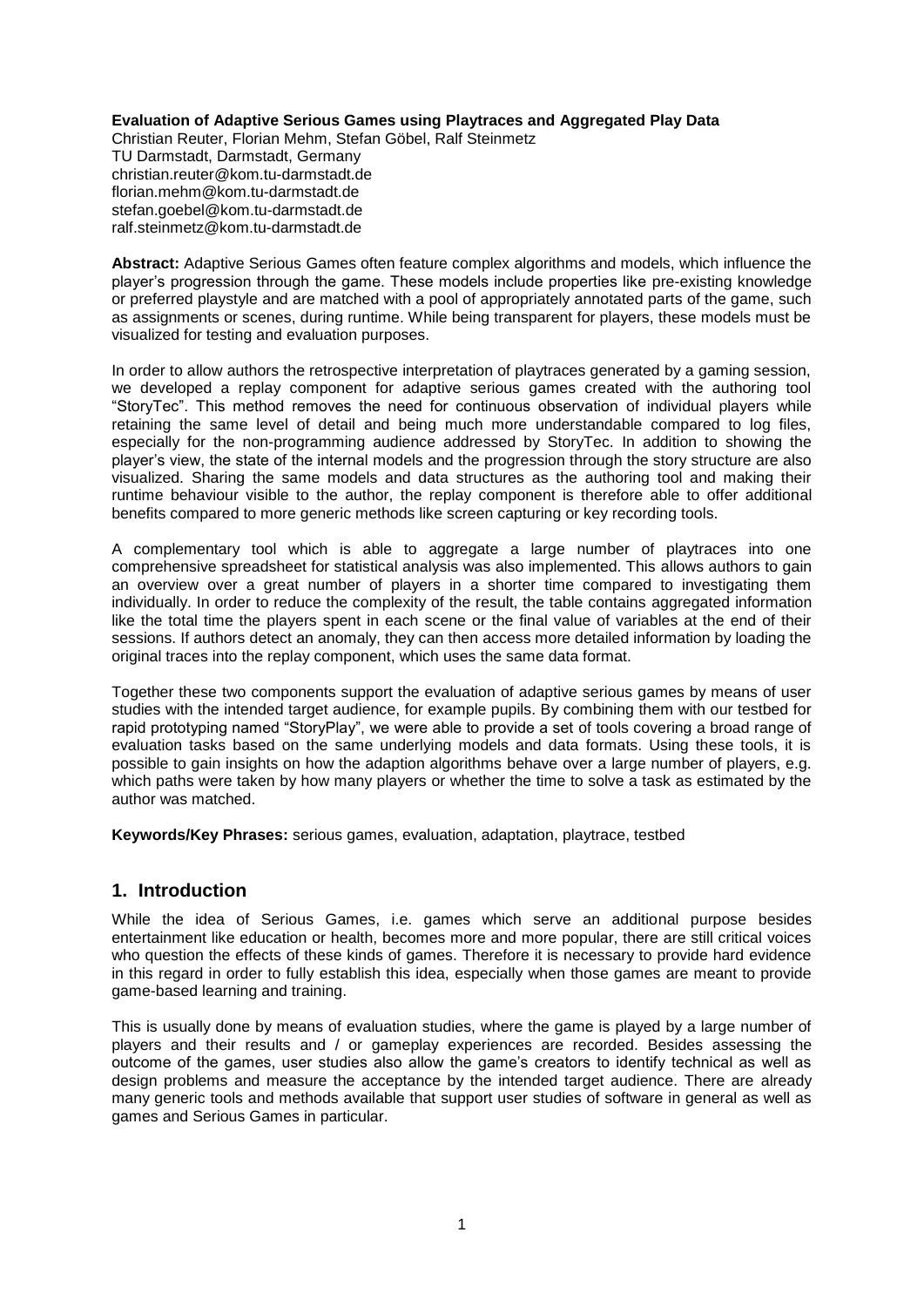Adaptive Serious Games are games that contain adaption mechanism that allow the game to alter itself depending on the player using it. This can happen by simply personalizing the presentation based on the user's preferences or by taking his pre-existing knowledge into account and restructuring the order and overall number of assignments / game scenes accordingly. When evaluating adaptive games, it is important to not only record the player's view, but also the state of the underlying adaption models and algorithms, giving insight into how these behave over a wide range of users. An obvious benefit of this approach would be a case, where an adaptive game with multiple paths through its story is evaluated, showing that some paths are never chosen by the adaption engine. In order to assess whether this is an error and how to fix it, a close observation of the internal states is necessary.

The current state-of-the-art regarding evaluations can be separated into two groups of methods. Generic methods and tools like observation, screen capturing or questionnaires only record the "outsiders view" and therefore work with arbitrary games. In contrast, specific approaches must be tailored towards a concrete game, but allow the recording of internal information. To fully evaluate adaptive games, it is therefore necessary to employ specific methods, which are closely linked to their internal models.

A drawback of specific methods however is that they offer limited reusability and often must be adjusted for each game they are applied to, creating a trade-off between the amounts of information an evaluation tool is able to provide and the costs associated with its use. In order to address this problem we therefore developed two tools based on the adaption models of our authoring tool "StoryTec" (Göbel et al. 2010). Since the games created with it are based on the same adaptation models, it is possible to evaluate all of them using the same set of tools. The tools also aim at reducing the effort for evaluating complex games with many players and are intended to be easily used by single non-programming authors.

In this paper we first discuss the current state-of-the-art in regards to evaluation methods and tools for adaptive Serious Games. We then give a short overview over the authoring tool "StoryTec" and the associated "StoryPlay" Testbed, which build the foundation for this work. After that we describe our evaluation framework, consisting of a replay component and an aggregation tool for playtraces. We also show how our tool is used in the ongoing evaluation of a learning game for mathematics, focussing on explorative results like the overall playtime or anomalies in player behaviour.

#### **2. Related Work**

A good overview of software evaluation in general can be found in (Hilbert & Redmiles 2000). They argue that user interfaces automatically generate events that can be recorded and describe different types of evaluation goals and event data. Based on this the authors compared tools and techniques, which are able to analyse these recordings and can extract higher level information from them. Examples include the synchronization with other data sources such as video recordings, transformation (e.g. filtering), summarization (to decrease the amount of data) and the detection / comparison of subsequences of events.

Another overview aimed specifically at games was done by (Nacke et al. 2009), differentiating between playability, which focusses on the game itself, and player experience, which concerns the player's interaction with the game. They argue that good playability is necessary to conduct studies on player experience. The work then lists a number of methods for both types of evaluations. While playability is measured against heuristics, player experience can be assessed by a number of different objective (like biofeedback, gameplay data) and subjective methods (questionnaires). It is concluded that a combination of several methods yields more information and is therefore advisable. (Nacke et al. 2010) follows up on the topic of player experience in the regards to Serious Games. They also list several evaluation methods, grouped in individual (e.g. psychophysiological, gameplay data, player modelling and questionnaires) and context oriented (playability heuristics, also questionnaires) ones that take the environment in which the game is played into account. (Bruder et al. 2004) describes a certificate for computer-based learning environments, which also takes the learning effects and outcomes into account – a criterion for Serious Games in particular.

Individual approaches that work with games in general include work by (Ketkar & Youngblood 2010), where the movement of players in a 3D world was recorded. After that graph based algorithms were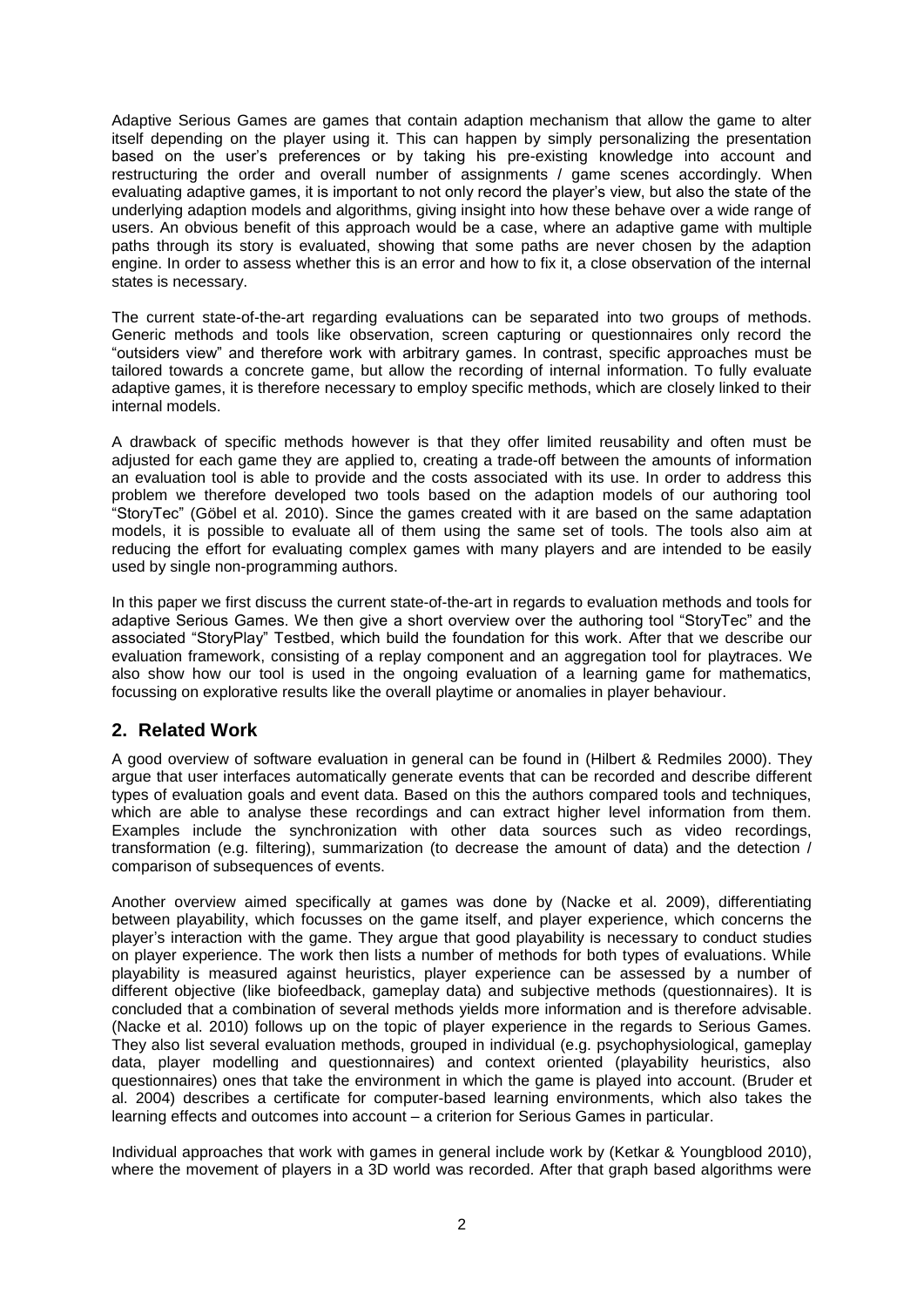used in order to build player profiles. (Liu et al. 2011) used heatmaps to visualize players' progress in games with discrete states, needing only the states and transitions between them as an input information. They also proposed the mapping of continuous spaces to state features, making their approach viable for games without discrete states while also defining higher level information. This mapping however must be done manually and the results of the visualization are highly dependent on the mapping. (Kim et al. 2008) developed a testing framework which can be used to interpret user triggered events, which are logged by a game. It is able to visualize anomalies on different levels of granularity. When linked to a video recording, they were able to find the reason behind sudden difficulty spikes and changed their game accordingly. They noted that it is important to decide which events to record, that the sequence of events is very important and that only the number of occurrences is often insufficient.

One example where data analysis was conducted for a commercial game can be found in (Medler et al. 2011). They used a graph based visualization of events to balance two heterogeneous teams in a multiplayer setting. Their server-based system was directly integrated into the development process. Practical insights for the development of such tools were noted and clustered in the categories production (for example to build the tool parallel to the game), functionality (enabling faster analysis by aggregation) and game team integration (involving the game team in the tool development process). Other work by (Hullett et al. 2012) gathered game data from real players spanning 3 years after release of a game via the internet, requiring no additional collection setup. Their analysis produced insights for future games, such as popular or unused game modes and elements – to pick their focus for future releases to decrease development costs.

Another visualization tool for game data is "StoryPlay", formerly "Bat Cave" (Mehm et al. 2010). This tool is tailored for adaptive Games created with the authoring tool "StoryTec" and that visualizes the internal game state. Since the tool is closely linked to this work, it will be discussed in the next chapter.

## **3. Background**

The evaluation framework we describe in this paper is based on the internal models of the StoryTecauthoring environment on the one hand and on the visualizations of the StoryPlay-testbed on the other hand.

#### **3.1 Adaptive Games in StoryTec**

Games – or stories – build in StoryTec offer adaptation along three dimensions: the learner, player and story model (Göbel et al. 2010). The learner model takes the pre-existing knowledge and dependencies between individual skills into account. Its main task is to make sure that the players do learn all skills taught by the game while guaranteeing that the learner has the right perquisites to understand this knowledge. To represent the dependencies between individual skills, the learning context is modelled as a graph based on the "Competence based Knowledge Space" (Korossy 1999).

The player model is based on (Bartle 1996) and maps the players behaviour to four playstyles, "killer", "achiever", "socializer" and "explorer". This allows different representations of same content, fitting the players preferred style of play. Each of these styles is modelled by a number in the interval [0, 1], based on how well the style fits the player.

Lastly the story model uses a modified version of the Hero's Journey (Göbel et al. 2009) to balance between adaptation and an interesting story as defined by the author. The fixed order of event types (like "call to adventure" or "return") from the Hero's Journey is preserved while allowing the events themselves to play out differently.

During game creation, the author is able to annotate every scene along these three dimensions, for example describing which learning content they provide and thereby making them "Narrative Gamebased Learning Objects". When the game is played, these models are constantly updated based on the players progress and behaviour by the Story Engine. Whenever a free transition to another scene is triggered, the engine calculates a score for every potential successor based on their annotation and the current state of the models as well as individual weights for each dimension. The scene which fits the player best is then selected.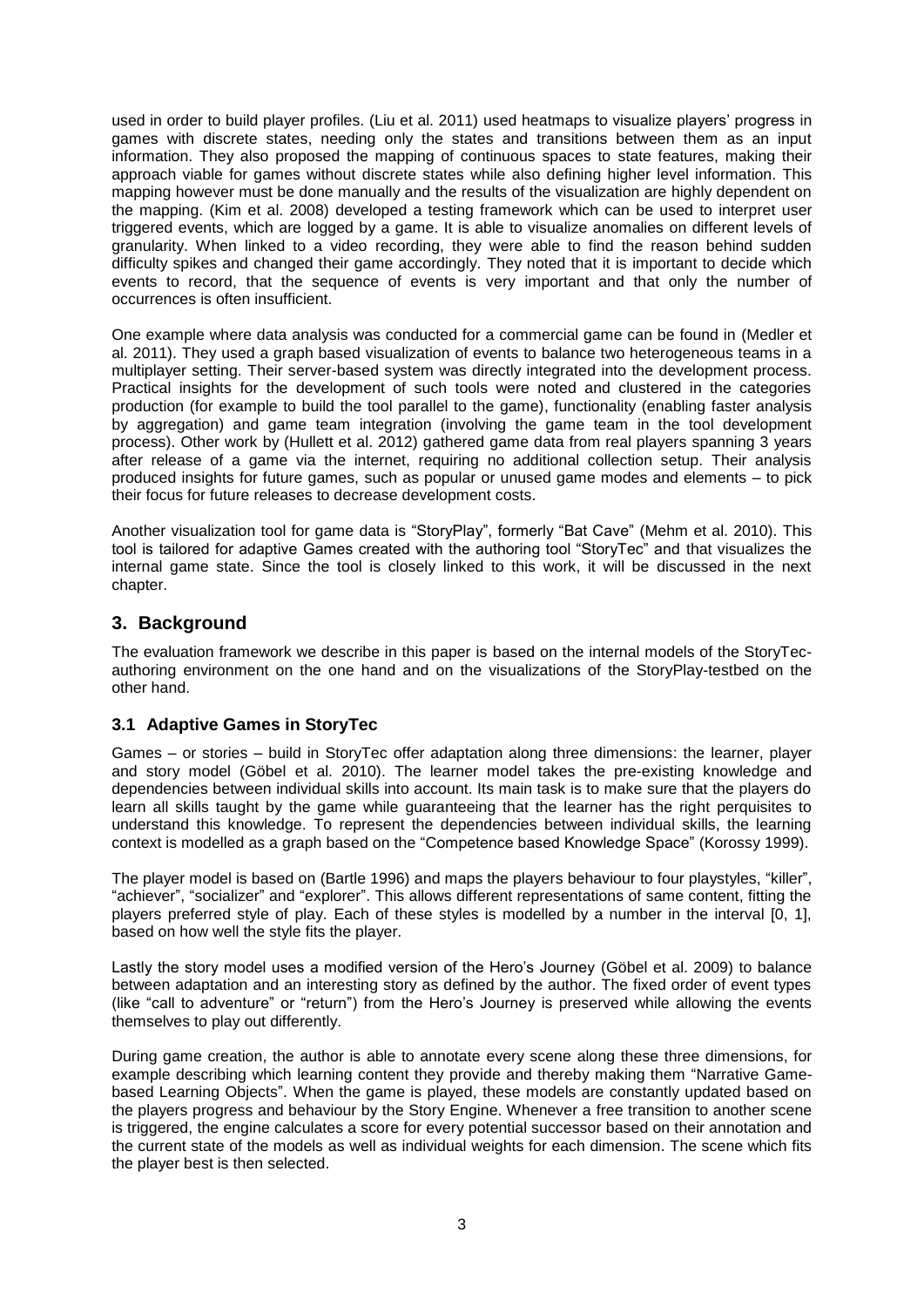## **3.2 Testbed StoryPlay**

When prototyping adaptive games created with StoryTec, it was necessary to visualize the state of these internal models. This made it possible to understand decisions of the Story Engine and, if the results seemed undesirable, change the game or the adaption algorithms accordingly.

Since the models may seem very complex, especially for single untrained authors, we developed a rapid prototyping environment which is able to visualize the state of the models and the decisions of the Story Engine in an understandable way (Mehm et al. 2010). The testbed works directly on the story files created by StoryTec and is linked to the same models, reducing effort for rapid prototyping and eliminating the risk of mismatches or loss of information between the two tools.

## **4. Evaluation Framework**

Most evaluation methods described in the related work require internal play data from the game, which should include the state of the internal models in adaptive Serious Games. Since this data is already visualized by the testbed, our first approach used StoryPlay for small user studies. When working with practitioners it became clear however, that a rapid prototyping session by an author has different requirements than a general evaluation tool:

- Authors usually work alone or in small groups, while evaluations ideally feature large groups of players.
- Authors need lots of information regarding the internal models, while players participating in an evaluation get distracted by them.
- Authors want to see the state of the models in real-time, but during evaluations the models will be analysed retrospectively.
- For rapid prototyping the amount of information is limited to that generated by one gameplay session at a time, while in evaluations an overview over a number of sessions is needed.
- For rapid prototyping information has to be presented during play, while in an evaluation setting the information can be transformed before it is presented.

In order to address these requirements, we developed two additional tools that complement the authoring tool and testbed. The first one is a replay component, which was directly integrated into the testbed to give it the ability to review individual game sessions after they were played. This extension is accompanied by an aggregation tool, which combines the data from a large number of individual sessions into one spreadsheet for further analysis.

Both new tools work with playtraces that are written to log files during a normal play session, where the internal models are hidden from the player. They use the same format / timestamp and are linked to the original story files as well as the models used by StoryTec, so there is no mismatch between these new components either. Therefore it is possible to analyse the aggregated view of the spreadsheet and then investigate anomalies in detail with the replay component without losing information.

Based on the research questions asked in our previous evaluations of adaptive Serious Games, we decided that the playtraces had to contain at least the following information:

- Change of the internal adaptation models along each dimension.
- Time taken per scene (for example explanation, tasks, help-screen).
- If a scene was visited and how often.
- User input (multiple choice, text, minigames and mouse movement).

We also decided to log every stimulus, which notes the execution of an event in the game. This will allow us to always reconstruct the whole playthrough in combination with the original story files. This way there will never be a loss of information, even if a feature was added without logging its information explicitly.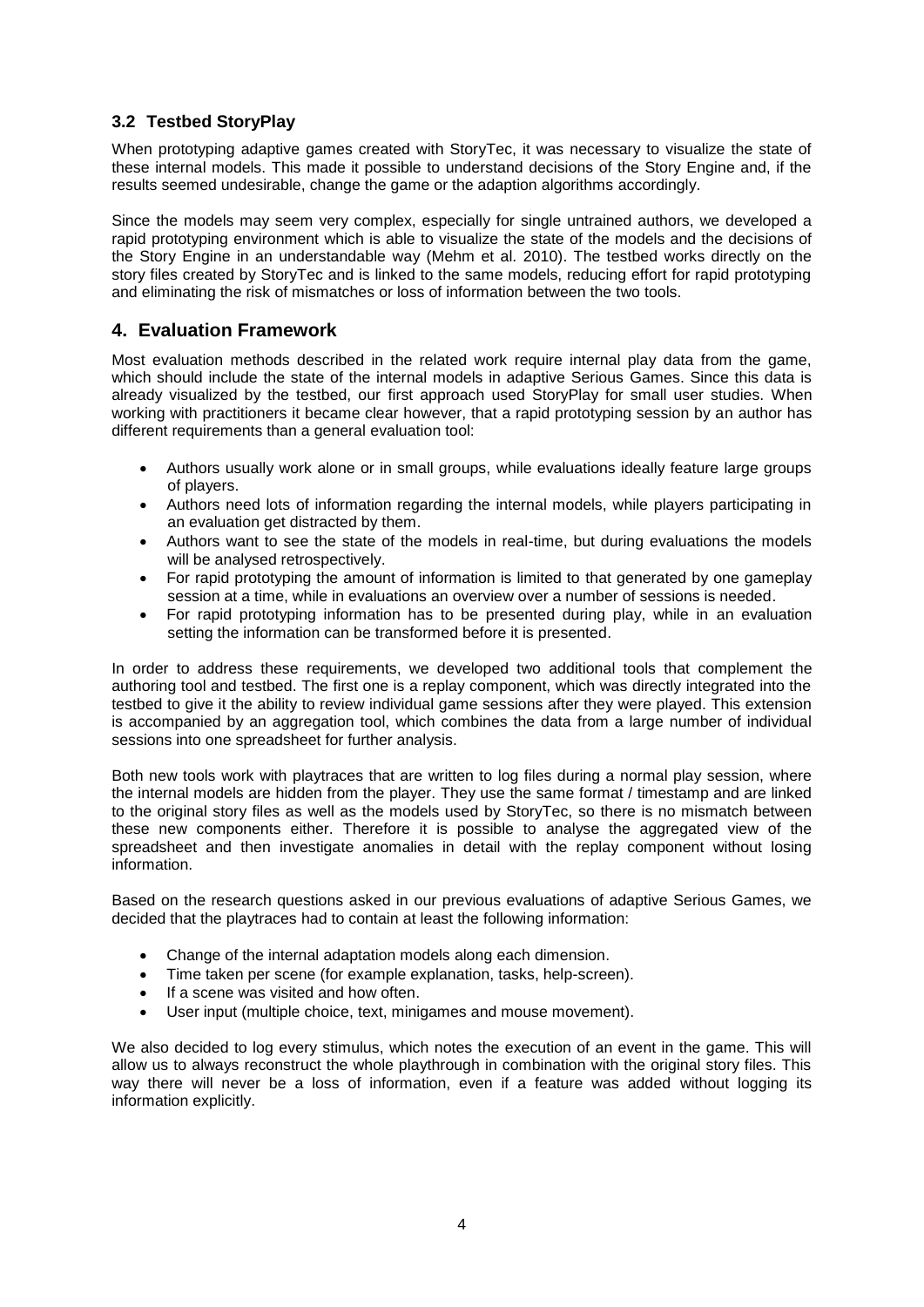## **4.1 Replay Component**

The replay component allows the testbed to replay game sessions recorded in playtraces retrospectively. It offers the same level of detail like a direct observation of the player, including mouse movements (Figure 1, left). In contrast to the original play session however, the state of the internal models is also visualized (Figure 1, right).

The advantages compared to a direct observation are that the replays can be watched independently from the original game session and more than once. The internal game information and the evaluation setup is invisible for the player and does not require any additional effort besides the collection of the playtraces, which could even happen automatically while the game is played on a website. Compared to generic approaches like capturing a video feed, the playtraces can be much smaller by referencing simple events and having the replay component calculate the same result as the original game – which is only possible when tailoring the component to a specific game or game type.

Additional features of the tool include remote observation during live play and a check whether the story used during generation of a particular playtrace matches the version used during the original play, so no misleading results based on minor variations can be generated.



**Figure 1:** Screenshot of the replay component, showing the players view (including his mouse cursor symbolized by a white box) on the left and the internal state of some of the models (scene history, player model and parts of the knowledge space) on the right.

## **4.2 Aggregation Tool**

The aggregation tool in contrast is designed to provide an overview over a large group of players. Its task is to parse a number of playtraces created by a game and compile this data into one spreadsheet, which can be further analysed using common office tools. Calculating an average score for example does not require opening each playtrace separately, saving time and enabling large scale evaluations for single authors.

By specialising the tool in reading our playtrace format, we were able to exploit the semantic of certain information, for example for aggregation. It is also able to distinguish between temporary and final values of the internal models and variables, although the event might technically be the same. The same differentiation can be done for answers a player has given. Important "higher level" questions that can be investigated using the tool include how the internal models evolve and if they converge over time. It can detect how often scenes were reached, giving the author feedback whether the adaptation produced different results for his players. It is also possible to detect unnecessary scenes, which are seldom reached, giving him a clue on where to focus when refining the game. Based on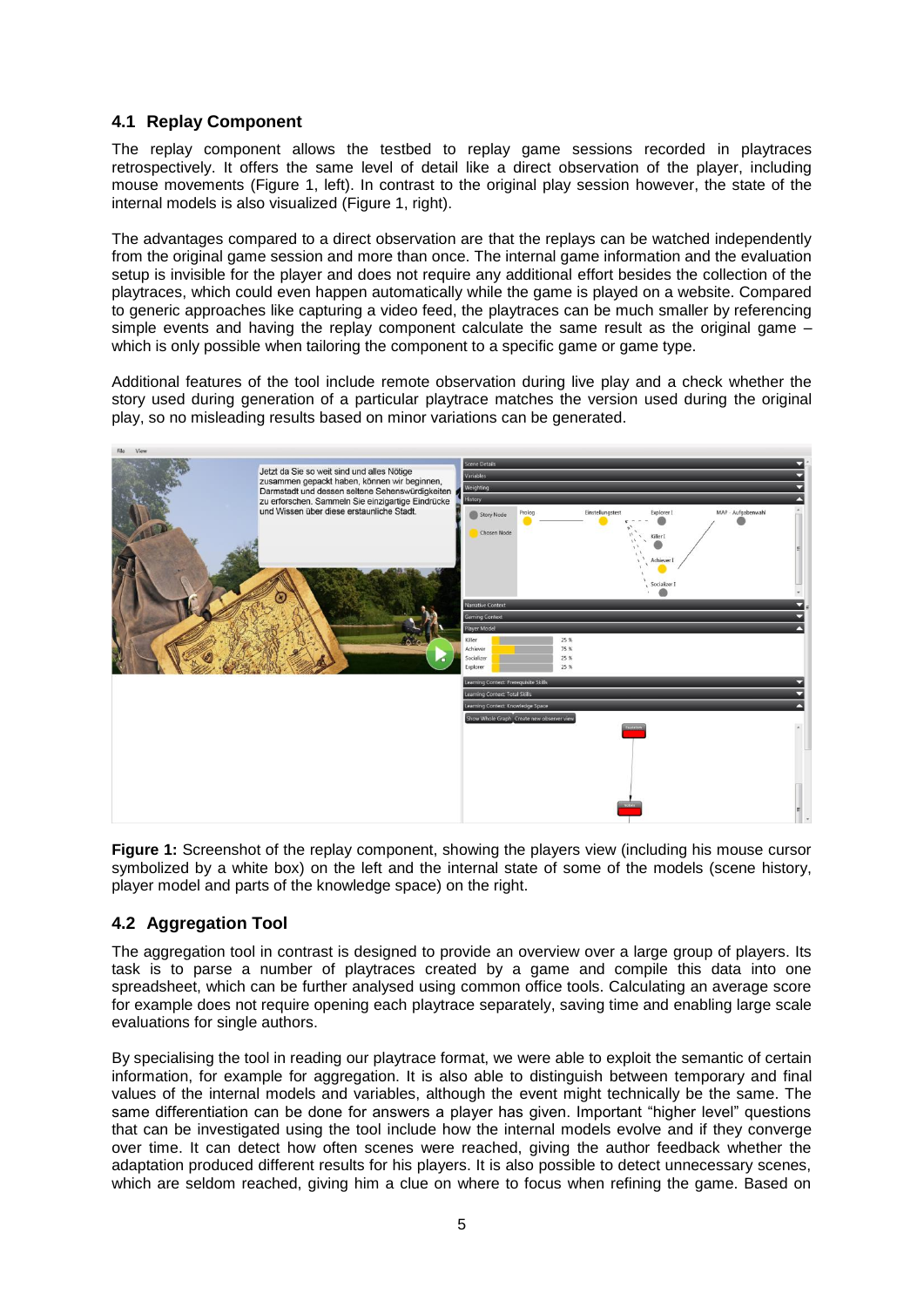completion time, he can also estimate the difficulty of the game and gather information on the expected time for certain types of tasks or minigames, providing data for the creation of a game designed around a certain play time (e.g. during a school lesson).

However certain information cannot be extracted automatically, because there are universal concepts which might be used differently in structurally similar games. One example showed us that an author used generic buttons to model multiple answers to task and to skip the task altogether. Since these buttons can be used in many different ways, we could not differentiate between solved and skipped tasks in a way that could be used over every game created with our authoring environment. When using a predefined template with a fixed semantic for such tasks however, the tool is even able to detect whether a task was solved correctly or not.

In order to support very large games, we implemented a function which is able to filter certain events based on annotations. The aggregation tool also displays a warning, if multiple variations of the same story were used and splits the results accordingly to reflect the differences. We also added anonymous user IDs, which allowed the matching of play sessions to external data source like accompanying questionnaires. These IDs are checked for uniqueness to prevent duplicate entries while complying with privacy regulations by being arbitrary identifiers.

## **5. Use Case: Evaluation of learning game for mathematics**

The first applications where our evaluation framework was used was a game called "Der Wechsel" ("The Switchover"), created for teaching about mathematic functions in school. The game combines the everyday use of math with elements of a crime story and optional minigames like puzzles or hidden object games. It was evaluated with multiple school classes of about 30 pupils each (age 14-15, 55% male), where the pupils had roughly one hour to solve the game on their own. Afterwards the playtraces were collected and analysed using the aggregation tool. We will focus on explorative results in this paper, noting some interesting findings in regards to the overall gameplay, which we were able to quickly isolate by combining the aggregated play data with the replay tool.

Since the game's design did not use the adaptive features of the authoring framework, the adaptation models stayed constant over the course of the game. We could however verify that the evaluation workflow worked smoothly while including non-expert authors and that even the analysis of nonadaptive variables could produce helpful information, some of which will be discussed in the following paragraphs.



**Figure 2:** Graphs displaying the total playtime of each pupil (left) and the time it took them to solve a puzzle minigame (right).

While the game was supposed to last one hour, analysis of the total playtime showed that most pupils needed about ten additional minutes to finish the game (Figure 2, left). However on outlier was obvious, who took less than 45 minutes. Further analysis with the replay tool then revealed that the pupil skipped all optional minigames and took lucky guesses at a lot of tasks instead of solving them, indicated by quick and often wrong answers when others paused to calculate their answers.

Analysis of the time the players took to solve a puzzle minigame also yielded valuable feedback (Figure 2, right). Some players took up to twelve minutes to solve the minigame alone, although the game's authors estimated that completing the puzzle would only take up to one minute (it only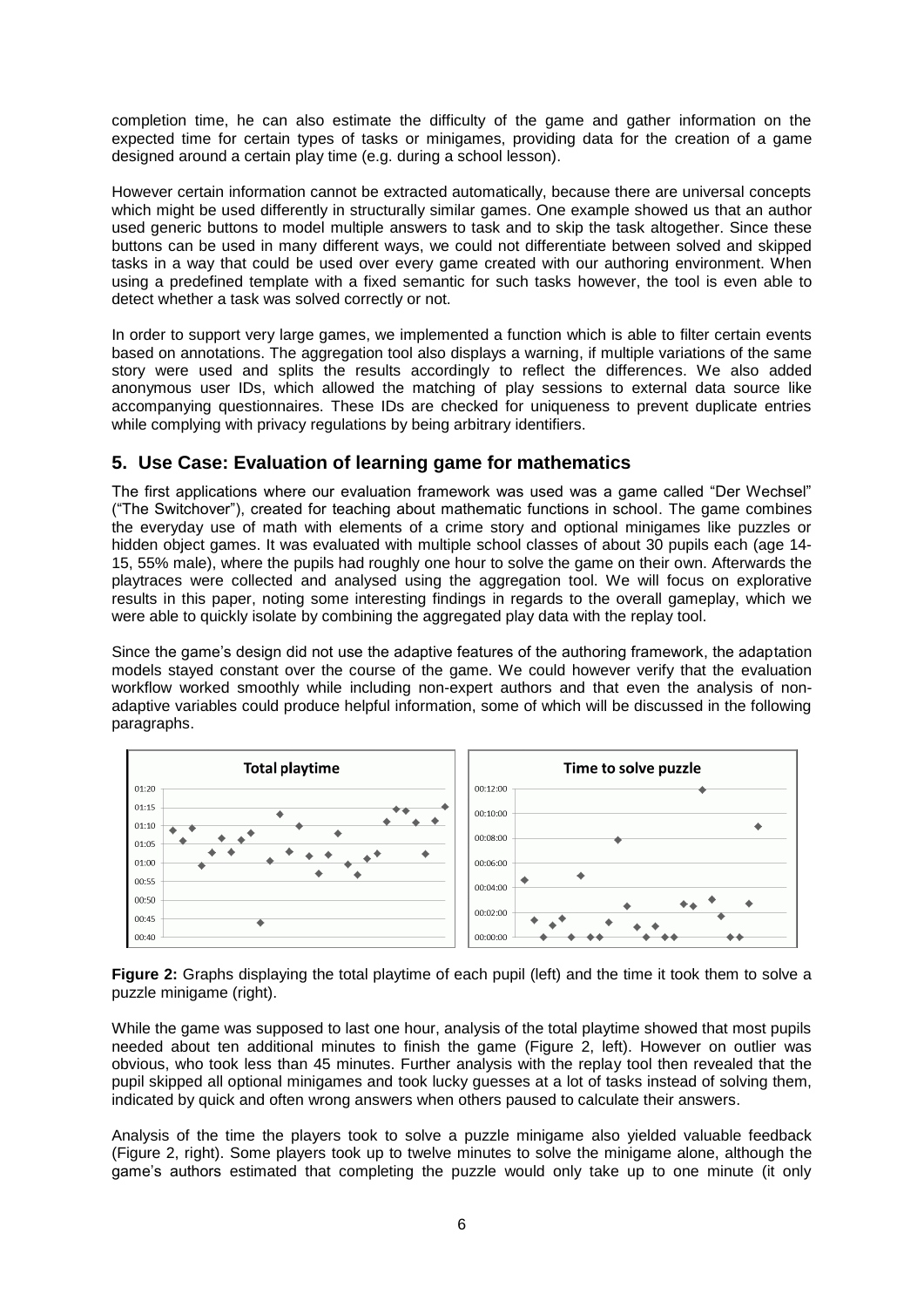consisted of seven parts). Again the replay tool helped to answer this question by revealing that those players had supposedly solved the puzzle much earlier (all parts were in the right order), but were held back by a usability problem: The game would only acknowledge that the puzzle was solved when they aligned the combined parts with the upper left corner of the screen, but they centred them in the middle. In contrast, almost half of the players skipped the optional puzzle altogether in order to focus on the math questions, which is an interesting information when designing similar games in the future.



**Figure 3:** How well a specific task was answered (left) and the number of times the help was used (right).

Other important information is how well the pupils performed. The analysis tool allowed us to view the answers given for each task. We then grouped them into categories manually (Figure 3, left), for example revealing that the majority of players solved task 4.6 correctly. About a third made a mistake regarding the decimal digit (7200 or 7.2 instead of 720) and only one of ten pupils was completely wrong. This information then could be used by the teacher to discuss common mistakes in a subsequent lecture. In order to get a hint for the design of similar games the authors also check whether the pupils used a help function summarizing the learning content and giving the pupils hints. This was the case for almost every pupil; a majority even used the function more than once (Figure 3, right).

#### **6. Conclusion**

The use case showed us that making internal game information visible to the authors in an easily understandable way is crucial for evaluating the intended effects (e.g. learning or training) and usability of serious games. If the data collection is tailored towards a specific game or technology, it is possible to automatically extract semantic information and reduce the overhead of the study at the same time. Offering aggregated data is great to get a quick overview, while providing a more detailed view for further analysis is crucial in the case of anomalies. When these different views are based on the same data, it is beneficial if they are provided by a suite of closely linked tools or even a single application.

Using a model shared between the games created with a specific authoring tool, our evaluation environment is providing a middle ground between general purpose and highly specialized evaluation tools, balancing information detail and associated costs. While it is tailored to games created with the authoring tool, the general approach could be adapted for other models and environments as well.

Future work will include the analysis of games that use the adaptive features more extensively, allowing us to evaluate the adaptation engine and algorithms themselves. We are also planning to offer the possibility to visualize aggregated data directly without using an external spreadsheet application. And since the evaluation framework is using the same models and data structures as our authoring tool, it would be interesting to couple them even further – for example by feeding the average completion time for each task back into the authoring tool. In a case where the players took more time than estimated, the author could then use this data to decide which tasks should be omitted in order to reach the expected completion time in a future version of the game.